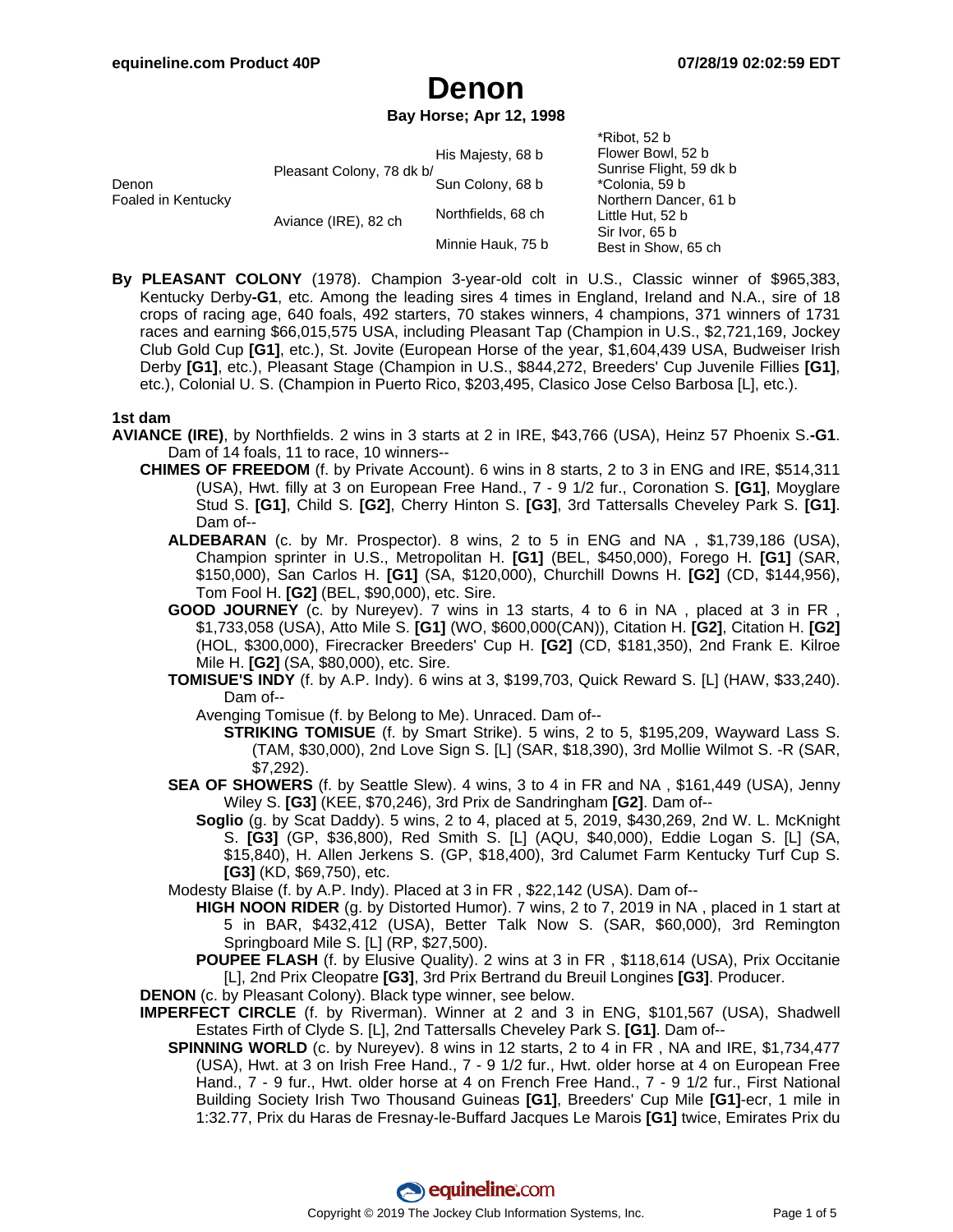#### **Bay Horse; Apr 12, 1998**

Moulin de Longchamp **[G1]**, Prix du Muguet **[G2]**, etc. Sire.

- **VISIONS OF CLARITY (IRE)** (f. by Sadler's Wells). 2 wins at 3 in FR , \$46,635 (USA), Prix de Bagatelle [L]. Dam of--
	- **PATHFORK** (c. by Distorted Humor). 3 wins in 3 starts at 2 in IRE, \$237,871 (USA), Hwt. colt at 2 on Irish Free Hand., Boylesports.com Vincent O'Brien National S. **[G1]**, Galileo E.B.F. Futurity S. **[G2]**. Sire.
	- **WAR OF WILL** (c. by War Front). 4 wins at 2 and 3, 2019, \$1,515,569(USA), Preakness S. **[G1]** (PIM, \$990,000), Risen Star S. **[G2]** (FG, \$240,000), LeComte S. **[G3]** (FG, \$120,000), 2nd Summer S. **[G1]** (WO, \$50,000(CAN)).
	- **TACTICUS** (c. by A.P. Indy). 4 wins at 4 in ENG and NA, \$197,571 (USA), Birdstone S. [L] (SAR, \$60,000), Temperence Hill Invitational S. (BEL, \$120,000).
	- Lotus Sutra (f. by Kingmambo). Unraced. Dam of--
		- **BUYING TROUBLE** (f. by Hat Trick (JPN)). 3 wins at 3 and 4 in ENG, placed in 2 starts at 3 in IRE, \$112,070 (USA), Armstrong Aggregates E.B.F. Stallions Cecil Frail S. [L], 2nd Toronado Carnarvon S. [L], Yeomanstown Stud Dark Angel Sweet Mimosa E.B.F. S. [L], Stobart Club & Shop Hopeful S. [L], 3rd Scottish Sun/British Stallion Studs E.B.F. Land O'Burns S. [L].
		- **NUCIFERA** (c. by More Than Ready). 3 wins in 6 starts at 2 in FR , placed at 3 in NA , \$106,698 (USA), Prix Francois Boutin [L], 2nd Prix La Rochette **[G3]**, 3rd Better Talk Now S. (SAR, \$10,000).
	- Visual Mind (f. by Kingmambo). Unplaced in FR . Dam of--
		- **Mind Mapping** (c. by Medaglia d'Oro). 3 wins at 2 and 3, placed at 4, 2019 in FR , \$97,896 (USA), 2nd Prix Cavalassur - Prix Nureyev [L], 3rd Grand Prix du Nord [L], Prix Jacques Laffitte [L].
- **Rangoon Ruby** (f. by Kingmambo). Winner at 3 in FR , \$44,873 (USA), 3rd Prix de Ris-Orangis **[G3]**, Prix Imprudence [L]. Dam of--
	- **Sagara** (g. by Sadler's Wells). Winner at 3 in FR , placed at 4 in ENG, \$621,722 (USA), Hwt. at 3 on French Free Hand., 11 - 14 fur., 2nd Prix Greffulhe Mitsubishi Motors **[G2]**, Prix Niel Casino Barriere d'Enghien Les Bains **[G2]**, Jockey Club Cup **[G3]**, 3rd Prix de l'Arc de Triomphe Lucien Barriere **[G1]**, Juddmonte Grand Prix de Paris **[G1]**, etc.
- Balance of Nature (f. by Storm Cat). Placed at 2 in FR , \$27,917 (USA). Dam of--
	- **=GLOBAL BALANCE (AUS)** (f. by =Redoute's Choice (AUS)). 3 wins at 3 in AUS, \$158,801 (USA), Schweppervescence Auraria S. **[G3]**, PFD Foodservices Tasmanian Oaks [L]. Producer.
- Ring of Fire (f. by Nureyev). Unraced. Dam of--
	- =Tehamana (IRE) (f. by Pleasantly Perfect). Winner at 2 in FR , \$15,332 (USA). Dam of--
		- **=ART OF RAW (FR)** (g. by Myboycharlie (IRE)). 3 wins at 2 and 5 in FR and HK, \$117,598 (USA), Prix Delahante-Prix Decoration Florale Ricard [L].
	- Javana (f. by Sandpit (BRZ)). Unraced. Dam of--
		- **Bet On the Blue** (f. by E Dubai). 3 wins at 2 and 3, \$243,798(USA), 2nd Pebbles S. [L] (BEL, \$20,000), South Beach S. (GP, \$12,000), Key To The Bridge S. (BEL, \$12,000), 3rd Beaugay S. **[G3]** (BEL, \$10,000), Bayou H. [L] (FG, \$10,000), etc.
		- **Happybirthdaybaby** (f. by Successful Appeal). 10 wins in 19 starts at 3 and 4, \$211,695, 2nd Camilla Urso S. (GG, \$10,000).
- Towards (f. by Fusaichi Pegasus). Unplaced in 2 starts in FR . Dam of--
	- **=One Chance (IRE)** (f. by =Invincible Spirit (IRE)). Winner at 2 and 3 in ENG, \$68,884 (USA), 3rd Queen Mary S. **[G2]**.
	- **=Monticello (IRE)** (g. by =Teofilo (IRE)). 2 wins at 2 in ENG, \$30,669 (USA), 2nd Wooldridge Group Pat Eddery S. [L].

**Privately Held** (c. by Private Account). 8 wins, 4 to 8, \$159,241, 2nd Meadowlands Endurance S. (MED, \$9,000). Leading sire 5 times in Peru.

- **Piquetnol** (f. by Private Account). Winner at 3 in FR , \$101,544 (USA), 2nd Prix Marcel Boussac Criterium des Pouliches **[G1]**, 3rd Prix de Cabourg **[G3]**. Dam of--
	- **DIETRICH** (f. by Storm Cat). 3 wins, 2 to 3 in IRE and ENG, \$95,437 (USA), Ballyogan S. **[G3]**, King George S. **[G3]**. Dam of--
		- **=BEAUTY BRIGHT (IRE)** (f. by Danehill). Winner at 2 and 3 in IRE, placed at 2 in ENG, \$147,072 (USA), Hwt. filly at 3 on Irish Free Hand., 5 - 6 fur., Ballygallon Stud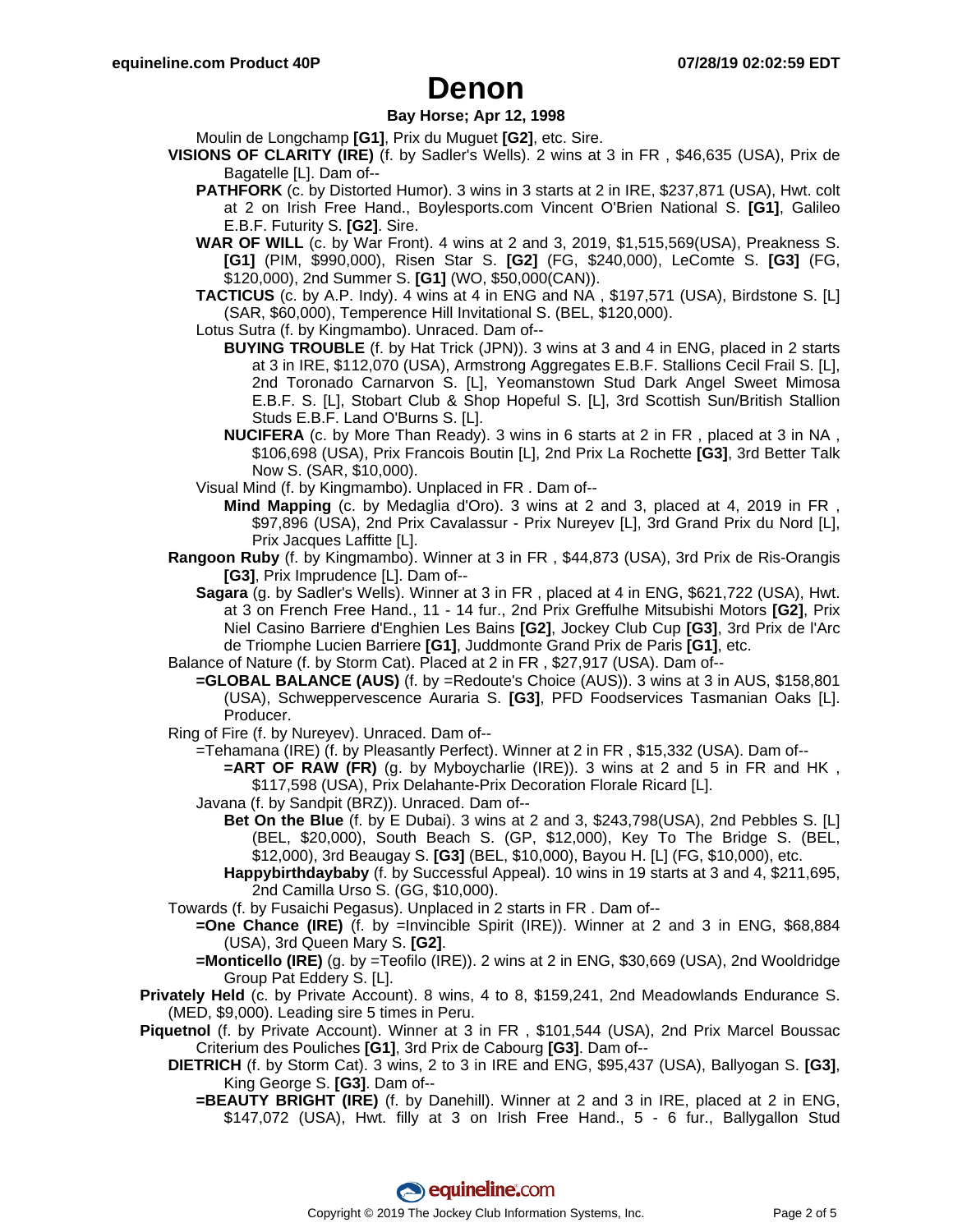#### **Bay Horse; Apr 12, 1998**

Renaissance S. **[G3]**, 2nd Dimitrova One Thousand Guineas Trial S. **[G3]**, Irish Stallion Farms E.B.F. Sweet Mimosa S. [L], 3rd Jaguar Cars Lowther S. **[G2]**, YPO Silver Flash S. [L]. Producer.

- **=ALOFT (IRE)** (g. by \$Galileo (IRE)). 5 wins, 2 to 5 in AUS and ENG, placed in 1 start at 2 in IRE, \$391,544 (USA), 3aw Roy Higgins Quality [L], Queens Vase [L], 2nd Racing Post Trophy **[G1]**, Schweppes Chairmans H. **[G2]**, 3rd Japan Racing Association Trophy [L].
- **Marquesa** (f. by Kingmambo). Winner at 2 in IRE, \$60,903 (USA), 2nd Cathal Ryan Memorial Swordlestown Stud S. **[G3]**. Dam of--
	- **=Lady of Camelot (IRE)** (f. by \$Montjeu (IRE)). Winner at 4 in ENG, \$45,070 (USA), 2nd Dubai Business Internships Pride S. [L], Princess Royal E.B.F. Nayef S. [L], 3rd Betfred TV E.B.F. Stallions Breeding Winners Gillies Fillies S. [L].
- =Three Rainbows (IRE) (f. by Kingmambo). Unraced. Dam of--
- **=Triband (AUS)** (f. by =Fastnet Rock (AUS)). Winner at 3 in AUS, \$32,062 (USA), 3rd Les Lees Strutt S. [L].
- **MAMBO LIGHT** (f. by Kingmambo). 3 wins at 3 in GER, placed in 2 starts at 2 in ENG, \$82,403 (USA), Hannoverscher Herbststuten Grosser Preis des Hannover Airport [L], Grosser Fahrhof Preis Herbst Stuten Meile [L], 2nd Maurice Lacroix-Trophy **[G3]**, 3rd Preis der Spielbank Hamburg **[G3]**, Grosser Preis der Metallbau Burckhardt [L]. Dam of--
	- **=LE JUGE (IRE)** (g. by \$Dansili (GB)). 9 wins, 2 to 5 in AUS and FR , \$335,714 (USA), Kirin Chairmans H. **[G3]**, 3rd Ascot Green Lord Mayors Cup **[G3]**, Grand Prix du Nord [L], Prix Jacques Laffitte [L].
	- **=FRANKEL LIGHT (IRE)** (f. by =Frankel (GB)). 2 wins in 4 starts at 3 in FR , \$52,225 (USA), Prix la Sorellina - Tattersalls [L].
- Dhamma (f. by Broad Brush). Winner at 3, \$36,600. Dam of--
	- **=Cosmic Law (IRE)** (g. by No Nay Never). 2 wins at 2, placed at 3, 2019 in ENG, \$88,954 (USA), 3rd Coral.co.uk Rockingham S. [L].
	- **=El Tren (IRE)** (g. by =Danehill Dancer (IRE)). 6 wins, 3 to 6, placed at 8, 2019 in GER and IRE, \$73,335 (USA), 3rd Grosser Preis der Wirtschaft **[G3]**.
	- Moynsha Girl (f. by Giant's Causeway). Unraced. Dam of--
		- **=MARINETTI (IND)** (c. by =Fast Company (IRE)). Winner at 3, 2019 in IND, Darley Arabian Million [L].
- Nibbana (f. by Giant's Causeway). Placed at 2 and 4 in FR and NA , \$16,738 (USA). Dam of--

**GALTON** (g. by Offlee Wild). 14 wins, 3 to 8, 2019, \$703,610, Frontier Utilities Turf Sprint S. (HOU, \$45,000), 2nd Tropical Turf S. **[G3]** (GP, \$19,400), Colonel E. R. Bradley H. [L] (FG, \$25,000), West Virginia House of Delegates Speaker's Cup S. [L] (MNR, \$15,000), Mr. Steele S. (GP, \$14,850), etc.

- After Taxes (f. by Nureyev). Placed in 2 starts at 3, \$8,040. Dam of--
	- **Prince of Kentucky** (c. by Haynesfield). Winner at 2, \$17,895, 3rd Strike Your Colors S. (DEL, \$5,500).
		- Exemption (f. by Forestry). Unraced. Dam of--

**CADET RONI** (f. by Colonel John). 4 wins at 3 and 4, \$173,185, Wishing Well S. -R (SA, \$47,340), 3rd Las Flores S. **[G3]** (SA, \$12,000), Las Cienegas S. [L] (SA, \$12,000).

- Remote Romance (f. by Irish River (FR)). 2 wins at 3 in FR , \$12,094 (USA). Dam of--
	- **=SADDEX (GB)** (c. by Sadler's Wells). 7 wins in 14 starts, 3 to 5 in FR , GER and ITY, \$866,506 (USA), Hwt. older horse at 5 on Italian Free Hand., 9 1/2 - 11 fur., Premio Presidente della Repubblica Attheraces **[G1]**, Rheinland-Pokal der Sparkasse KolnBonn **[G1]**, Grand Prix de Chantilly Mitsubishi Motors **[G2]**, Gerling-Preis **[G2]**, Grosser Preis der Sparkasse Dortmund [L], etc. Sire.
		- =Sabia (FR) (f. by Sadler's Wells). Unplaced in FR . Dam of--
			- **=LIZZIE L'AMOUR (NZ)** (f. by =Zabeel (NZ)). 7 wins, 3 to 5 in NZ , \$506,479 (USA), Herbie Dyke S. **[G1]**, Bonecrusher New Zealand S. **[G1]**, Cal Isuzu Lady Norrie S. **[G2]**, Skycity Hamilton Waikato Cup **[G3]**, 2nd Livamol Classic **[G1]**, etc.
			- =Al Shamekha (NZ) (f. by =Al Maher (AUS)). Unraced in New Zealand. Dam of--
				- **=Al Shameel (NZ)** (g. by =Zabeel (NZ)). 3 wins at 2 and 4 in AUS, \$80,517 (USA), 2nd Kevin Sharkie Hobart Guineas [L], 3rd Schweppes Tasmanian Derby [L].
- Vitruvian (c. by Lemon Drop Kid). Winner at 2, \$38,470.

Anticenter (c. by Kingmambo). Winner at 2 in FR , \$28,227 (USA).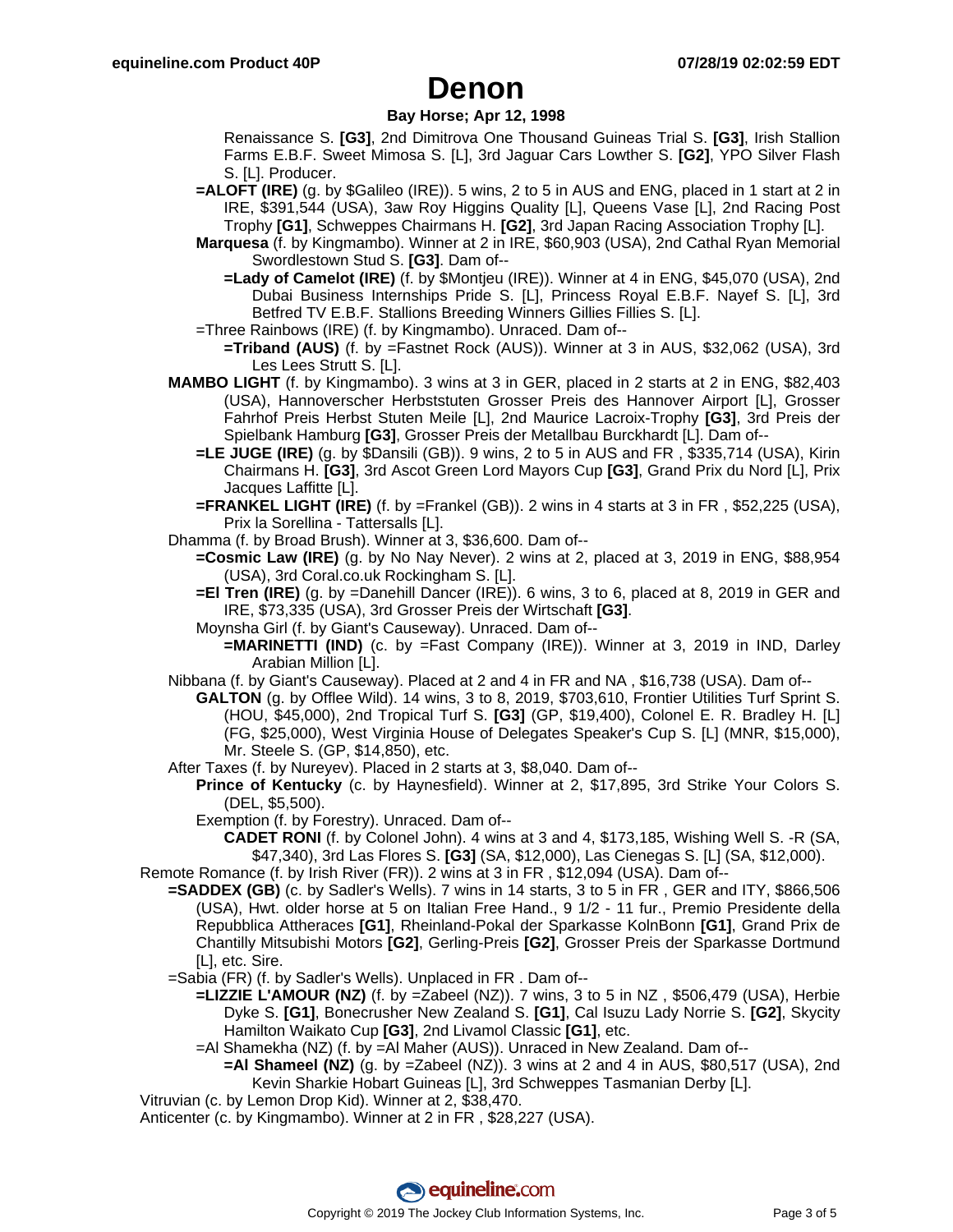### **Bay Horse; Apr 12, 1998**

Binkhaldoun (c. by Roberto). Winner at 2 and 3 in ENG, \$16,503 (USA). Sire. Telesto (c. by Mr. Prospector). Winner at 3 in ENG, \$14,492 (USA). Sire.

**2nd dam**

- **Minnie Hauk**, by Sir Ivor. 2 wins in 4 starts at 3 in IRE, 2nd Cornelscourt S., Fasig-Tipton CTBA S. Sister to **MALINOWSKI** (\$27,190 (USA), Champion 2-year-old in Ireland, Ladbroke Craven S.**-G3**, etc., sire), **GIELGUD** (\$56,635 (USA), Laurent Perrier Champagne S.**-G2**, etc., sire), **MONROE** (\$34,422 (USA), Ballyogan S.**-G3**, etc.), half-sister to **BLUSH WITH PRIDE** (\$536,807, Kentucky Oaks**-G1**, etc.), **Star of Bagdad** (2nd Princess Margaret S.). Dam of 8 winners--
	- **CHIEF CONTENDER (IRE)** (c. by Sadler's Wells). 4 wins, 3 to 4 in ENG and FR , \$178,172 (USA), Prix du Cadran **[G1]**, Derby de l'Ouest-Grand Prix de la Region des Pays de la Loire [L], 2nd Westminster S. **[G3]**, 3rd Prix Kergorlay **[G2]** twice, Prix Gladiateur **[G3]**, Prix de Lutece **[G3]**.

**AVIANCE (IRE)** (f. by Northfields). Black type winner, see above.

- Tafrah (IRE) (f. by Sadler's Wells). Winner at 3 in ENG, \$6,099 (USA). Dam of--
	- **Falak** (c. by Diesis (GB)). 3 wins at 2 and 3 in ENG, placed at 4 in AUS, \$47,762 (USA), 3rd Somerville Tattersalls S. [L]. Sire.
		- Eshaarat (GB) (f. by Zafonic). Winner at 3 in IRE, \$10,805 (USA). Dam of--
			- **Untitled Blues** (f. by Stravinsky). Placed in 2 starts at 2 in FR , \$25,205 (USA), 2nd Prix de l'Office de Tourisme de l'Ile Maurice MTPA-Prix de la Vallee d'Auge [L].
		- Amaranthus (f. by Kingmambo). Unraced. Dam of--
			- **BRAVO MAESTRO** (g. by Stravinsky). 6 wins, 2 to 6 in ENG and NA , \$247,431 (USA), Phil D. Shepherd S. (FPX, \$35,750), 3rd Cougar II H. -R (DMR, \$10,673).
			- =Sambala (IRE) (f. by =Danehill Dancer (IRE)). Unraced in Ireland. Dam of--
				- **Sempre Medici (FR)** (g. by =Medicean (GB)). 5 wins, 2 to 6, placed at 6 in FR and IRE, placed, 4 to 9, 2019 in ENG and NA , \$272,812 (USA), 3rd Prix Pelleas [L].
				- **=Ed de Gas (GB)** (g. by Peintre Celebre). 3 wins at 3 in ENG, \$28,095 (USA), 3rd Queen's Vase **[G3]**.
		- Istikbal (f. by Kingmambo). Unplaced in 1 start in ENG. Dam of--
			- **Niagara Falls** (c. by Giant's Causeway). 2 wins at 4, \$109,892, 3rd Round Table S. (BHP, \$8,832).
- Empire Builder (IRE) (c. by Kings Lake). 9 wins, 3 to 9 in NA , \$37,637 (USA).
- Air Show (IRE) (g. by Chief's Crown). 7 wins, 3 to 6, \$34,841.
- =Jazz Track (IRE) (g. by Sadler's Wells). Winner at 3 and 5 in ENG, \$20,534 (USA).
- September Blue (c. by Lomond). Winner at 3 in GER, \$11,277 (USA).
- =Golden Display (g. by Golden Fleece). Winner at 3 in ENG, placed in 2 starts at 3 in IRE, \$3,051 (USA).
- =Perfect Alibi (IRE) (f. by Law Society). Unraced in Ireland. Dam of--
	- **=LIKELY STORY (IRE)** (f. by Night Shift). Winner at 2 and 3 in ENG, \$31,310 (USA), Queensferry S. [L]. Dam of--
		- **=SQUAW DANCE (GB)** (f. by =Indian Ridge (IRE)). Winner at 2 and 4 in ENG, placed in 2 starts at 4 in GER, \$79,181 (USA), Best Bet John E.B.F. Montrose Fillies' S. [L], 3rd Alice-Cup Fahrhofer Stutenpreis **[G3]**, Independent Newspaper E.B.F. Valiant S. [L], Weatherbys Bank Distaff S. [L]. Producer.

=Lakelet (f. by Kings Lake). Unraced in Ireland. Dam of--

- =Be Faithful (AUS) (f. by Last Tycoon (IRE)). Unplaced in AUS. Dam of--
	- **=BIGGLES (AUS)** (g. by =Jet Spur (AUS)). 6 wins, 2 to 4 in AUS, \$396,532 (USA), Hanachi Gold Edition Plate [L], Carlton Draught Goldmarket [L], 2nd Tattersalls Recognition S. [L], Beach House Bar & Grill Brisbane H. [L].
	- =Always Loyal (AUS) (f. by =Bradbury's Luck (AUS)). Winner at 3 in AUS, \$35,858 (USA). Dam of--
		- **=Honesta (AUS)** (f. by =Monaco Consul (NZ)). 2 wins at 3 in AUS, \$370,155 (USA), 2nd Crown Oaks **[G1]**, Coolmore Flight S. **[G1]**, Coolmore Tea Rose S. **[G2]**, New Zealand Bloodstock Ethereal S. **[G3]**.
- Thislillightofmine (f. by Kingmambo). Unplaced. Dam of--
	- **Thislilsoulofmine** (f. by Perfect Soul (IRE)). Winner at 4 and 5, \$147,860(USA), 3rd Ontario Damsel S. -R (WO, \$16,500(CAN)).
		- Let Me Shine (f. by Dixie Union). Winner at 2 in IRE, \$17,774 (USA). Dam of--
			- **=INSIGNIA OF RANK (IRE)** (g. by =Epaulette (AUS)). 4 wins at 3 and 4, 2019 in IRE,